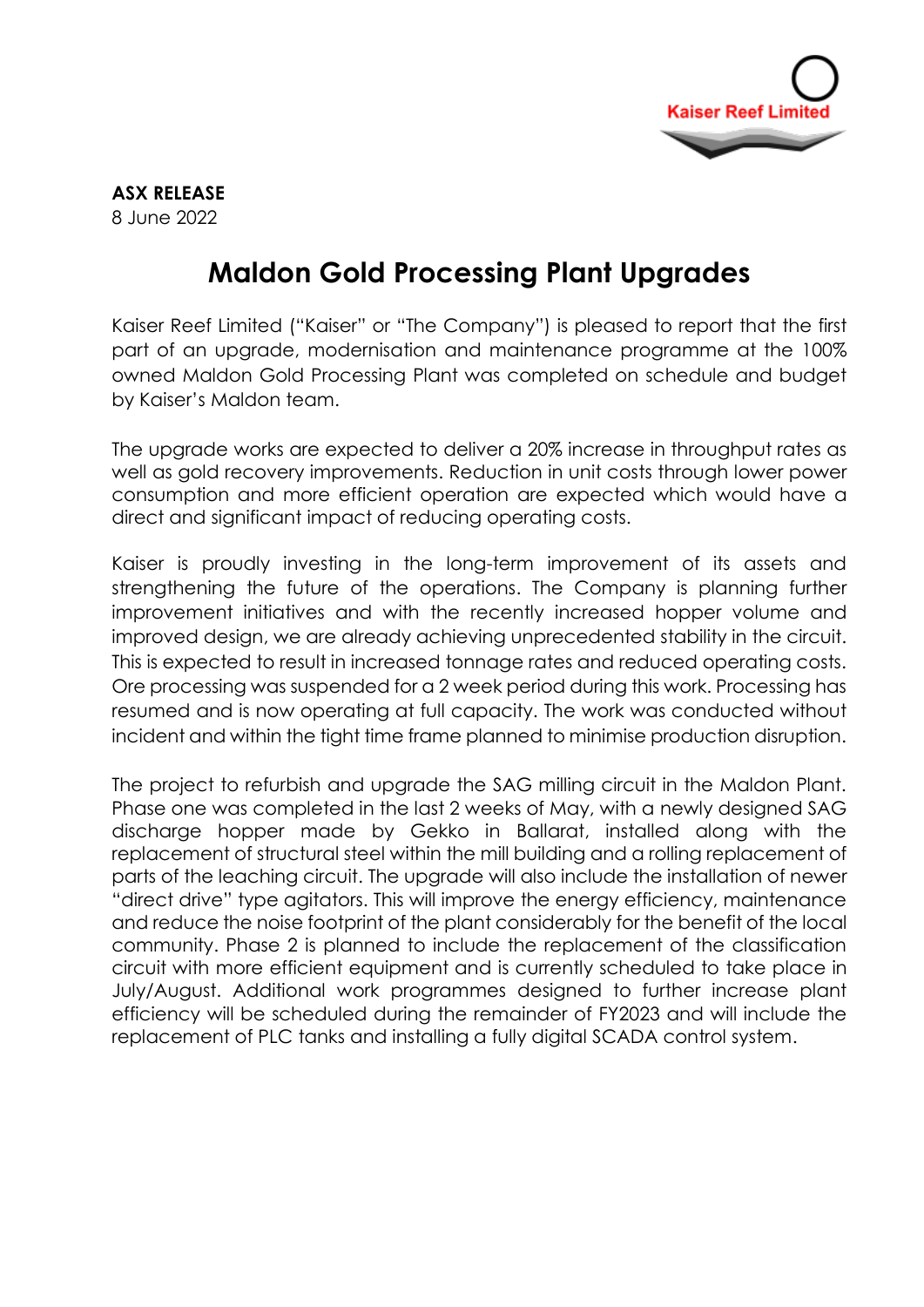

Old leach tank platform being removed



New discharge hopper installed in the SAG Mill building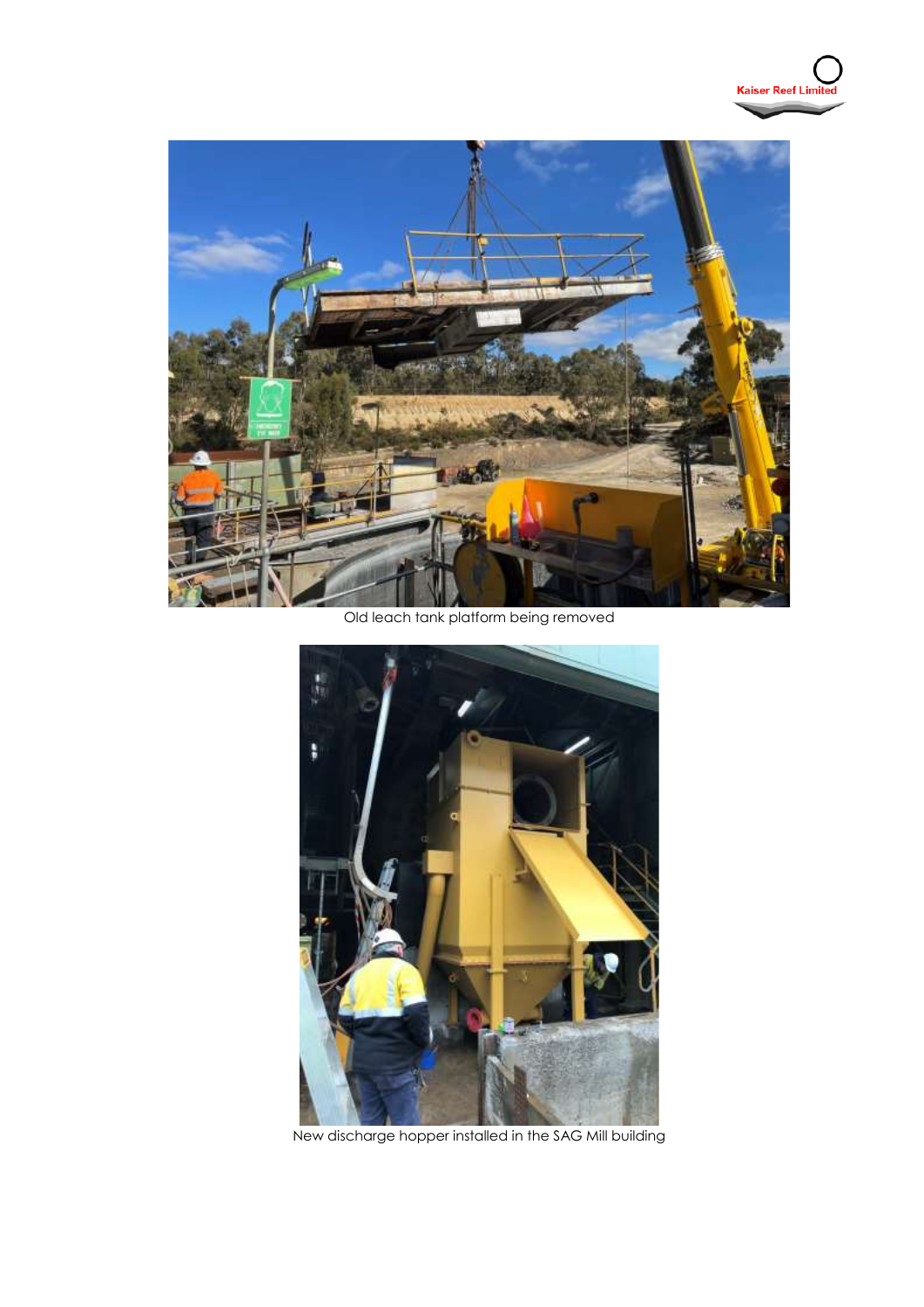



SAG Mill plinth/foundation repairs



Primary Leach Circuit (PLC) tank upgrade programme

This announcement has been authorised for release to the market by Managing Director, Jonathan Downes.

**For further information:** Jonathan Downes

Executive Director [admin@kaiserreef.com.au](mailto:admin@kaiserreef.com.au)